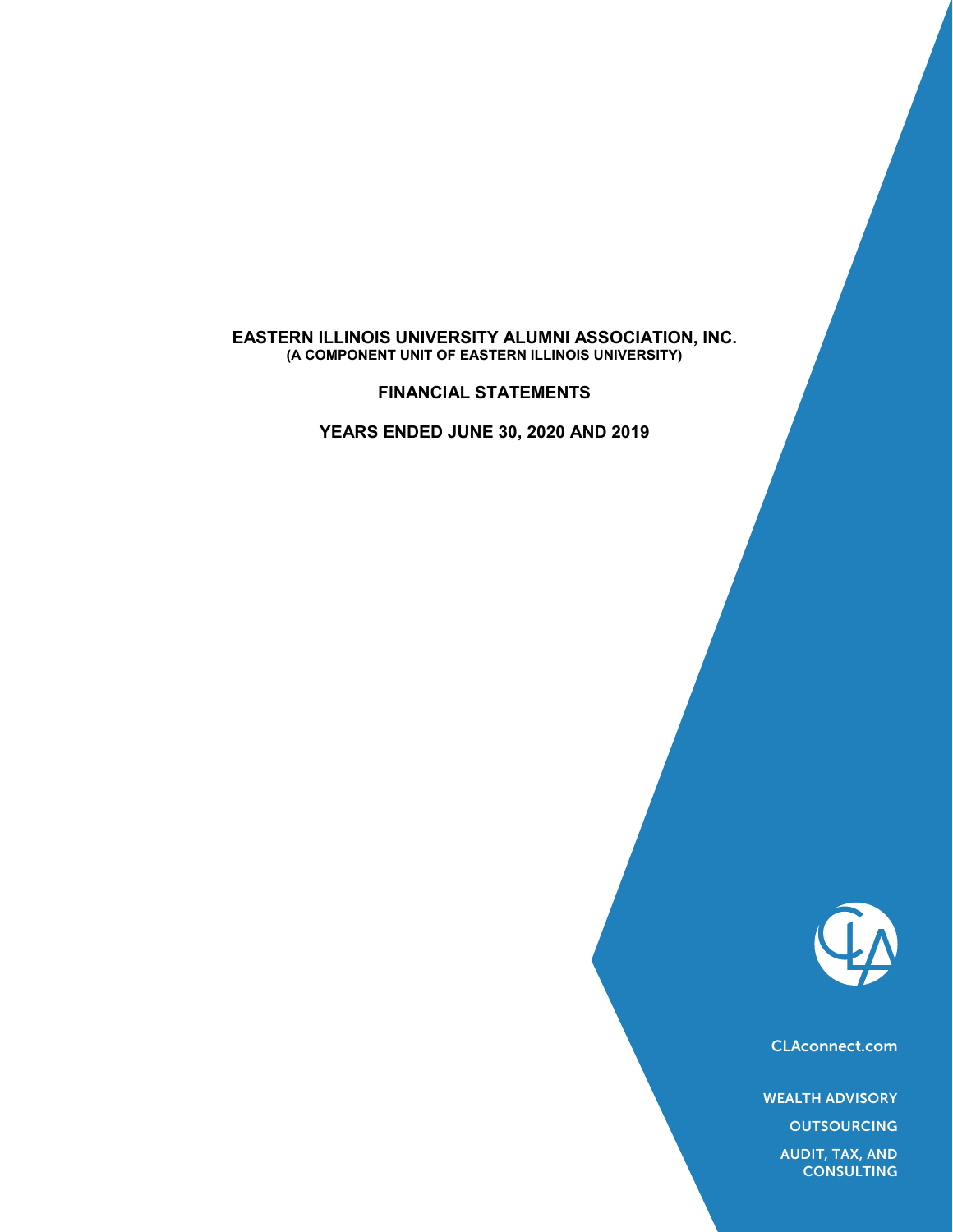#### **EASTERN ILLINOIS UNIVERSITY ALUMNI ASSOCIATION, INC. TABLE OF CONTENTS YEARS ENDED JUNE 30, 2020 AND 2019**

| <b>INDEPENDENT AUDITORS' REPORT</b>                                                                                                                                                                                                       | 1  |
|-------------------------------------------------------------------------------------------------------------------------------------------------------------------------------------------------------------------------------------------|----|
| <b>INDEPENDENT AUDITORS' REPORT ON INTERNAL CONTROL OVER</b><br><b>FINANCIAL REPORTING AND ON COMPLIANCE AND OTHER MATTERS</b><br>BASED ON AN AUDIT OF FINANCIAL STATEMENTS PERFORMED IN<br>ACCORDANCE WITH GOVERNMENT AUDITING STANDARDS | 3  |
| FINANCIAL STATEMENTS                                                                                                                                                                                                                      |    |
| <b>STATEMENTS OF FINANCIAL POSITION</b>                                                                                                                                                                                                   | 5  |
| <b>STATEMENTS OF ACTIVITIES</b>                                                                                                                                                                                                           | 6  |
| <b>STATEMENTS OF FUNCTIONAL EXPENSES</b>                                                                                                                                                                                                  | 7  |
| <b>STATEMENTS OF CASH FLOWS</b>                                                                                                                                                                                                           | 9  |
| <b>NOTES TO FINANCIAL STATEMENTS</b>                                                                                                                                                                                                      | 10 |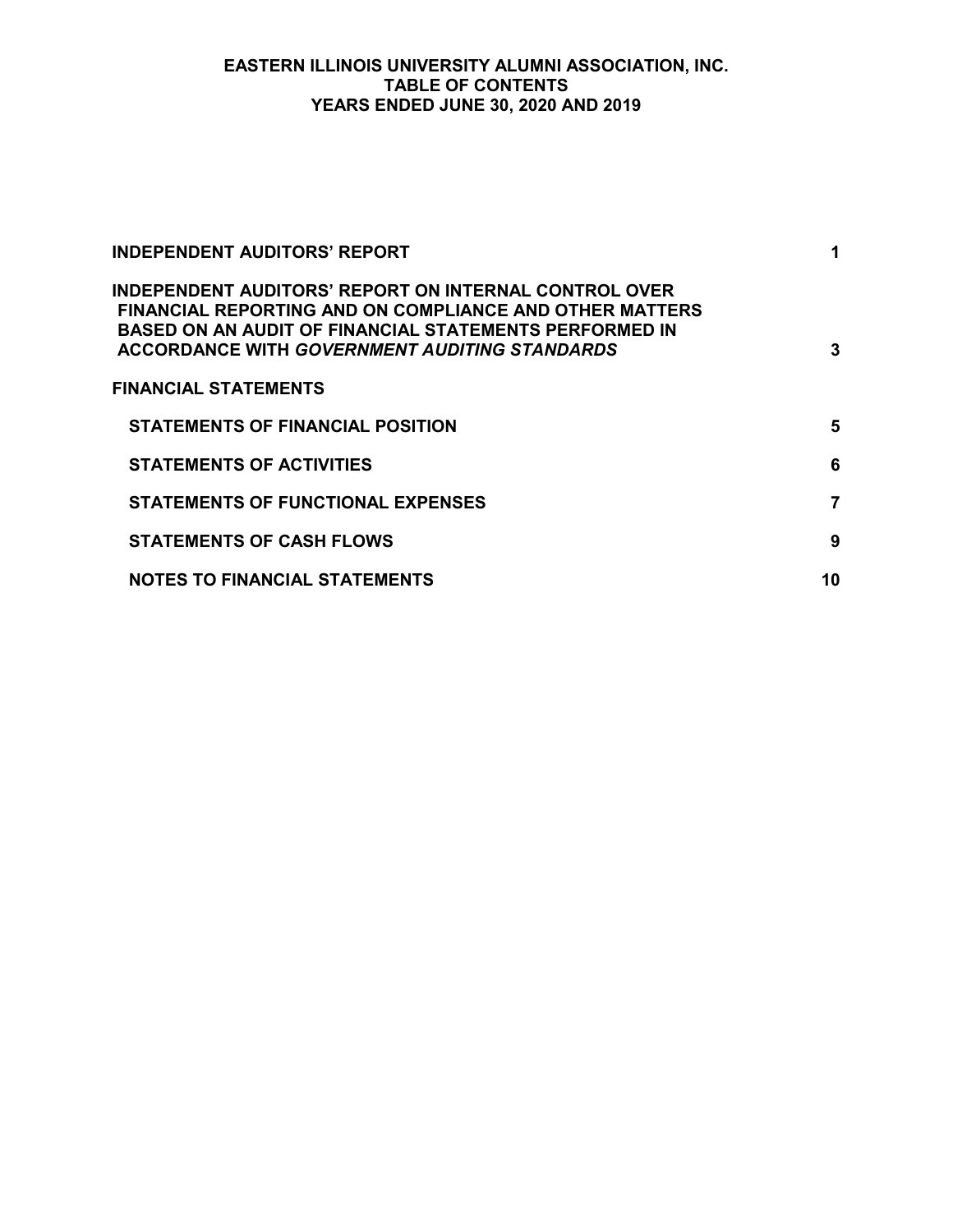

CliftonLarsonAllen LLP CLAconnect.com

# **INDEPENDENT AUDITORS' REPORT**

Board of Directors Eastern Illinois University Alumni Association, Inc. Charleston, Illinois

### **Report on the Financial Statements**

We have audited the accompanying financial statements of Eastern Illinois University Alumni Association, Inc. which comprise the statements of financial position as of June 30, 2020 and 2019, and the related statements of activities, functional expenses, and cash flows for the years then ended, and the related notes to the financial statements.

# *Management's Responsibility for the Financial Statements*

Management is responsible for the preparation and fair presentation of these financial statements in accordance with accounting principles generally accepted in the United States of America; this includes the design, implementation, and maintenance of internal control relevant to the preparation and fair presentation of financial statements that are free from material misstatement, whether due to fraud or error.

### *Auditors' Responsibility*

Our responsibility is to express an opinion on these financial statements based on our audits. We conducted our audits in accordance with auditing standards generally accepted in the United States of America and standards applicable to financial audits contained in *Government Auditing Standards* issued by the Comptroller General of the United States. Those standards require that we plan and perform the audit to obtain reasonable assurance about whether the financial statements are free from material misstatement.

An audit involves performing procedures to obtain audit evidence about the amounts and disclosures in the financial statements. The procedures selected depend on the auditors' judgment, including the assessment of the risks of material misstatement of the financial statements, whether due to fraud or error. In making those risk assessments, the auditor considers internal control relevant to the entity's preparation and fair presentation of the financial statements in order to design audit procedures that are appropriate in the circumstances, but not for the purpose of expressing an opinion on the effectiveness of the entity's internal control. Accordingly, we express no such opinion. An audit also includes evaluating the appropriateness of accounting policies used and the reasonableness of significant accounting estimates made by management, as well as evaluating the overall presentation of the financial statements.

We believe that the audit evidence we have obtained is sufficient and appropriate to provide a basis for our audit opinion.

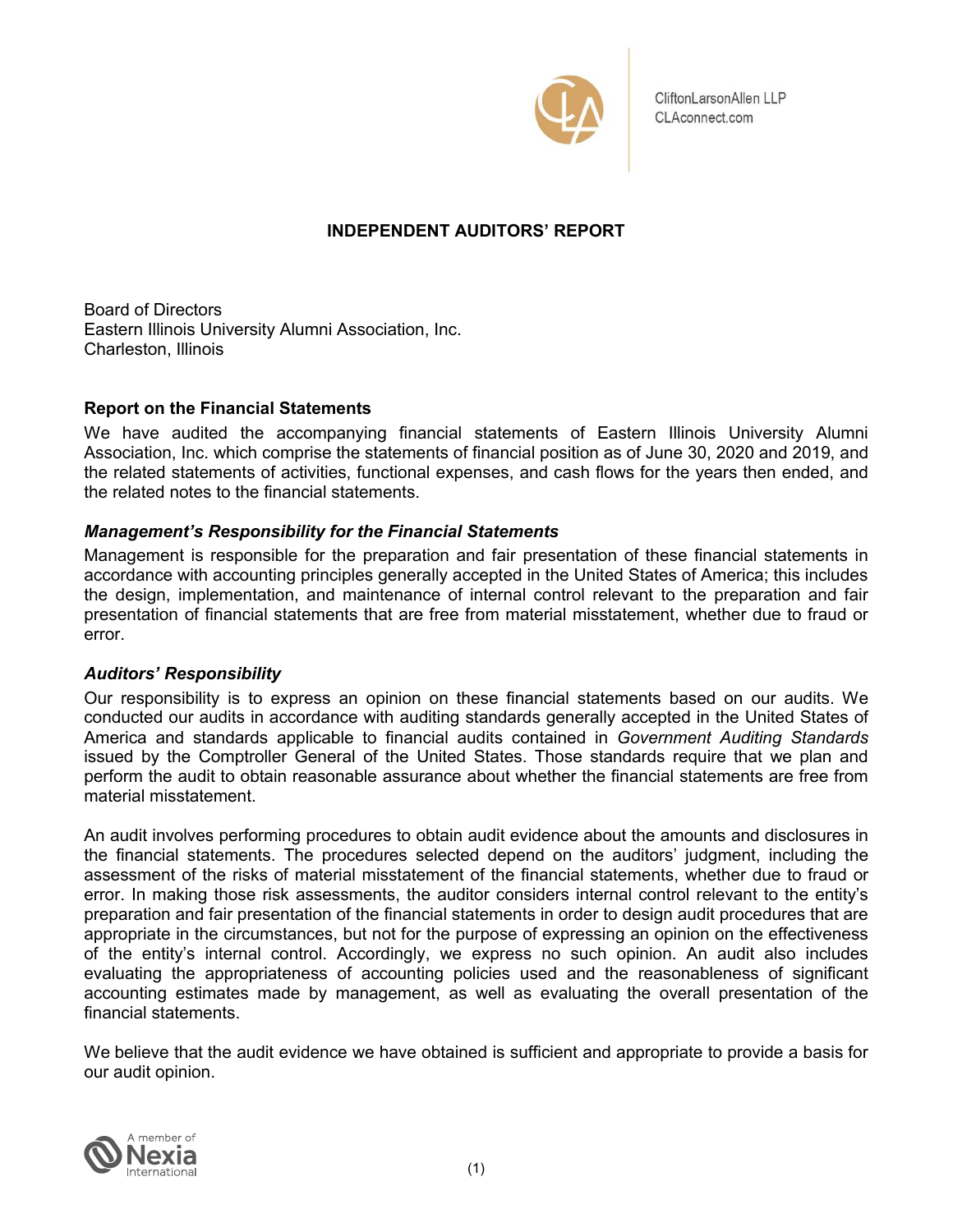# *Opinion*

In our opinion, the financial statements referred to above present fairly, in all material respects, the financial position of Eastern Illinois University Alumni Association, Inc. as of June 30, 2020 and 2019, and the results of its activities and its cash flows for the years then ended in accordance with accounting principles generally accepted in the United States of America.

# **Other Reporting Required by** *Government Auditing Standards*

In accordance with *Government Auditing Standards*, we have also issued our report dated October 13, 2020, on our consideration of Eastern Illinois University Alumni Association, Inc.'s internal control over financial reporting and on our tests of its compliance with certain provisions of laws, regulations, contracts, and grant agreements and other matters. The purpose of that report is solely to describe the scope of our testing of internal control over financial reporting and compliance and the results of that testing, and not to provide an opinion on the effectiveness of Eastern Illinois University Alumni Association, Inc.'s internal control over financial reporting or on compliance. That report is an integral part of an audit performed in accordance with *Government Auditing Standards* in considering Eastern Illinois University Alumni Association, Inc.'s internal control over financial reporting and complia nce.

Viifton Larson Allen LLP

**CliftonLarsonAllen LLP**

Peoria, Illinois October 13, 2020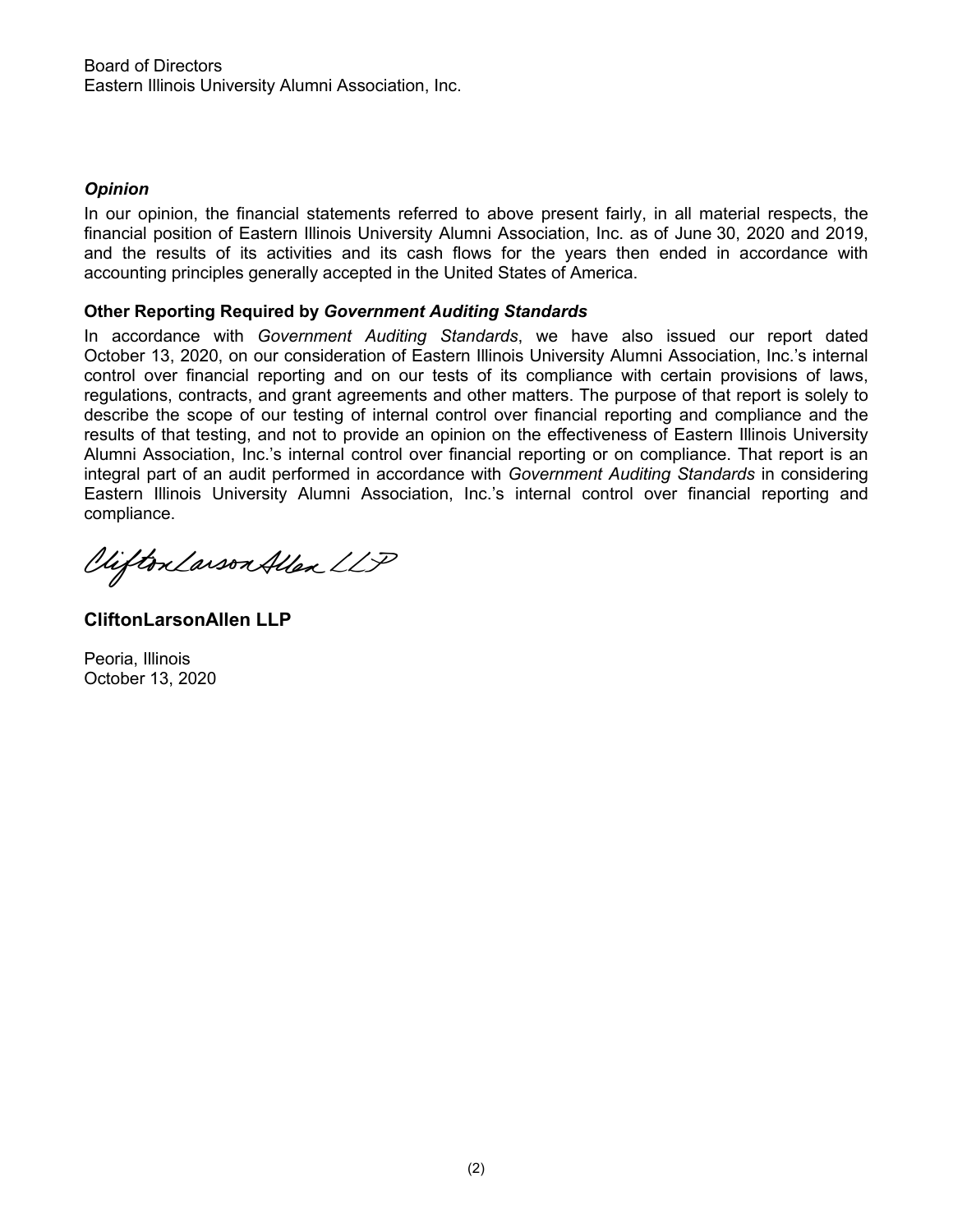

CliftonLarsonAllen LLP CLAconnect.com

### **INDEPENDENT AUDITORS' REPORT ON INTERNAL CONTROL OVER FINANCIAL REPORTING AND ON COMPLIANCE AND OTHER MATTERS BASED ON AN AUDIT OF FINANCIAL STATEMENTS PERFORMED IN ACCORDANCE WITH** *GOVERNMENT AUDITING STANDARDS*

Board of Directors Eastern Illinois University Alumni Association, Inc. Charleston, Illinois

We have audited, in accordance with the auditing standards generally accepted in the United States of America and the standards applicable to financial audits contained in *Government Auditing Standards* issued by the Comptroller General of the United States, the financial statements of Eastern Illinois University Alumni Association, Inc. which comprise the statement of financial position as of June 30, 2020, and the related statements of activities, functional expenses, and cash flows for the year then ended, and the related notes to the financial statements, and have issued our report thereon dated October 13, 2020.

# **Internal Control Over Financial Reporting**

In planning and performing our audit of the financial statements, we considered Eastern Illinois University Alumni Association, Inc.'s internal control over financial reporting (internal control) to determine the audit procedures that are appropriate in the circumstances for the purpose of expressing our opinion on the financial statements, but not for the purpose of expressing an opinion on the effectiveness of Eastern Illinois University Alumni Association, Inc.'s internal control. Accordingly, we do not express an opinion on the effectiveness of Eastern Illinois University Alumni Association, Inc.'s internal control.

A *deficiency in internal control* exists when the design or operation of a control does not allow management or employees, in the normal course of performing their assigned functions, to prevent, or detect and correct, misstatements on a timely basis. A *material weakness* is a deficiency, or a combination of deficiencies, in internal control such that there is a reasonable possibility that a material misstatement of the entity's financial statements will not be prevented, or detected and corrected on a timely basis. A *significant deficiency* is a deficiency, or a combination of deficiencies, in internal control that is less severe than a material weakness yet important enough to merit attention by those charged with governance.

Our consideration of internal control was for the limited purpose described in the first paragraph of this section and was not designed to identify all deficiencies in internal control that might be material weaknesses or significant deficiencies. Given these limitations, during our audit we did not identify any deficiencies in internal control that we consider to be material weaknesses. However, material weaknesses may exist that have not been identified.

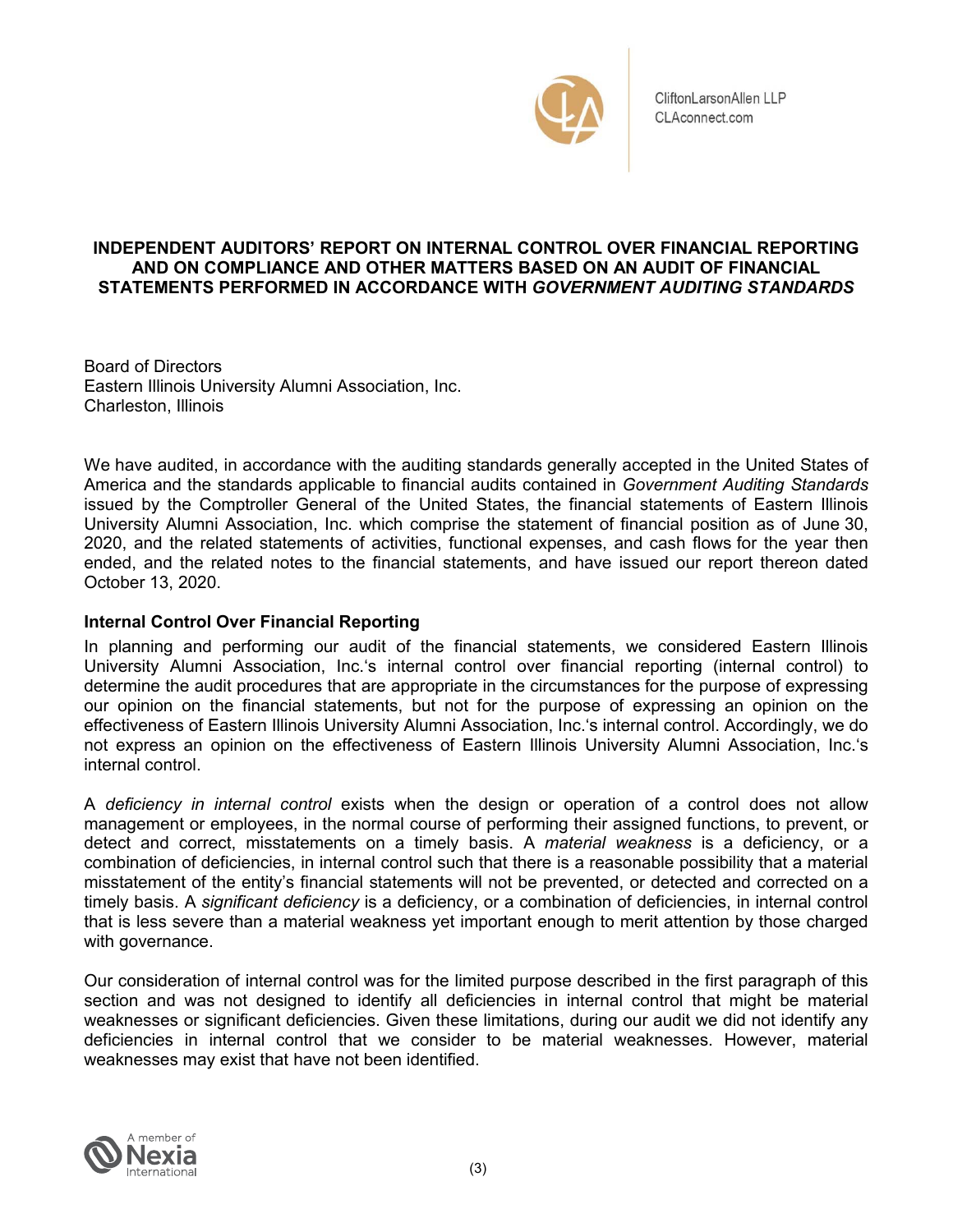# **Compliance and Other Matters**

As part of obtaining reasonable assurance about whether Eastern Illinois University Alumni Association, Inc.'s financial statements are free from material misstatement, we performed tests of its compliance with certain provisions of laws, regulations, contracts, and grant agreements, noncompliance with which could have a direct and material effect on the determination of financial statement amounts. However, providing an opinion on compliance with those provisions was not an objective of our audit, and accordingly, we do not express such an opinion. The results of our tests disclosed no instances of noncompliance or other matters that are required to be reported under *Government Auditing Standards*.

# **Purpose of this Report**

The purpose of this report is solely to describe the scope of our testing of internal control and compliance and the results of that testing, and not to provide an opinion on the effectiveness of the entity's internal control or on compliance. This report is an integral part of an audit performed in accordance with *Government Auditing Standards* in considering the entity's internal control and compliance. Accordingly, this communication is not suitable for any other purpose.

Vifton Larson Allen LLP

**CliftonLarsonAllen LLP**

Peoria, Illinois October 13, 2020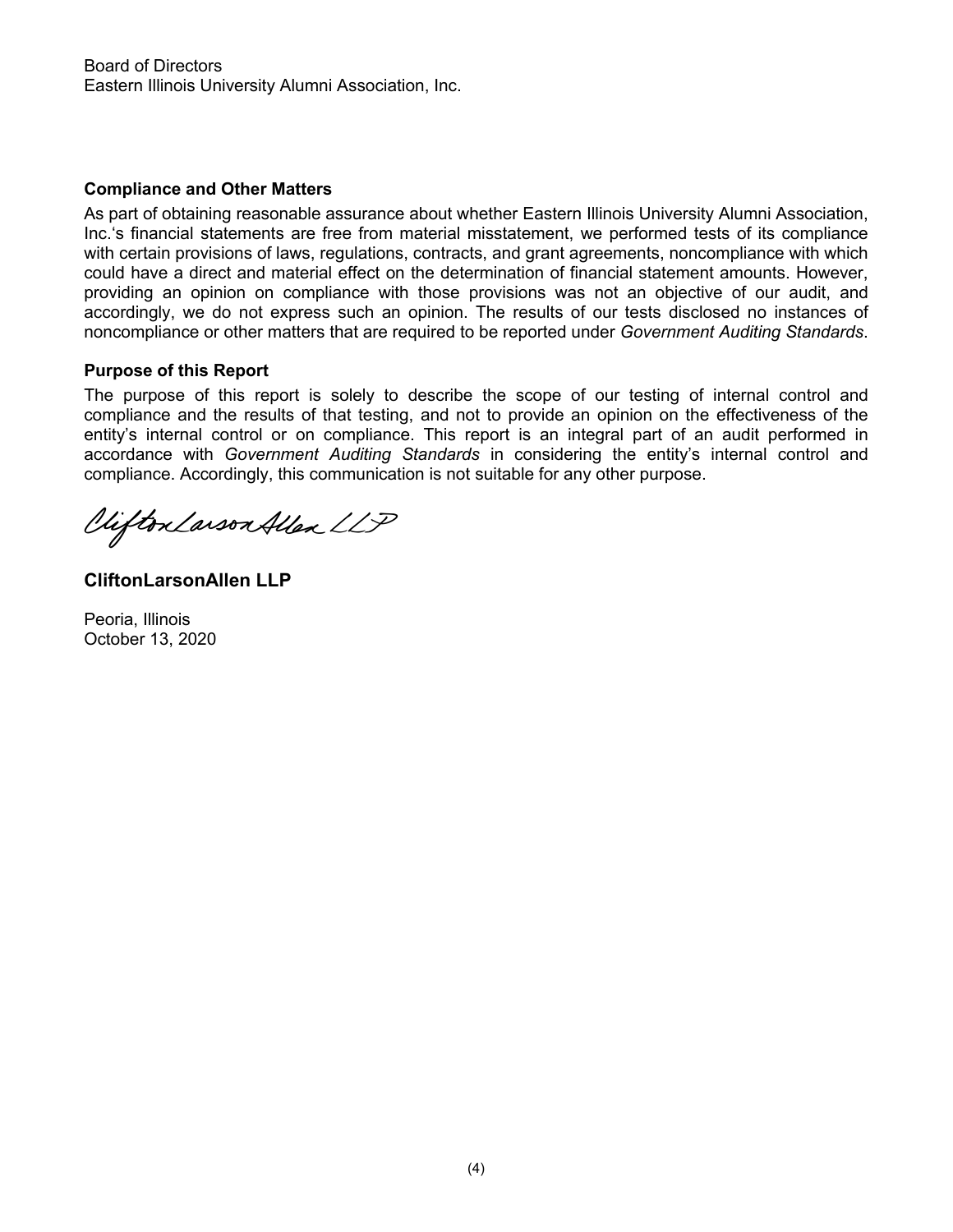# **EASTERN ILLINOIS UNIVERSITY ALUMNI ASSOCIATION, INC. STATEMENTS OF FINANCIAL POSITION JUNE 30, 2020 AND 2019**

|                                                         | 2020 |           |      | 2019      |
|---------------------------------------------------------|------|-----------|------|-----------|
| <b>ASSETS</b>                                           |      |           |      |           |
| <b>CURRENT ASSETS</b>                                   |      |           |      |           |
| Cash and Cash Equivalents                               | \$   | 68,219    | \$   | 26,863    |
| Investments                                             |      | 2,221,348 |      | 2,271,759 |
| <b>Accounts Receivable</b>                              |      | 5,149     |      | 3,900     |
| <b>Prepaid Expenses</b>                                 |      | 895       |      | 1,372     |
| <b>Total Current Assets</b>                             |      | 2,295,611 |      | 2,303,894 |
| <b>NONCURRENT ASSETS</b>                                |      |           |      |           |
| Accounts Receivable, Noncurrent Portion                 |      | 9,500     |      | 7,400     |
| Property and Equipment, Net of Accumulated Depreciation |      | 142,281   |      | 147,248   |
| <b>Total Noncurrent Assets</b>                          |      | 151,781   |      | 154,648   |
| <b>Total Assets</b>                                     |      | 2,447,392 | - \$ | 2,458,542 |
| <b>LIABILITIES AND NET ASSETS</b>                       |      |           |      |           |
| <b>CURRENT LIABILITIES</b>                              |      |           |      |           |
| <b>Accounts Payable</b>                                 | \$   | 8,204     | \$   | 12,204    |
| <b>Deferred Revenue</b>                                 |      | 22,127    |      | 21,603    |
| <b>Total Liabilities</b>                                |      | 30,331    |      | 33,807    |
| <b>NET ASSETS</b>                                       |      |           |      |           |
| <b>Without Donor Restrictions</b>                       |      | 2,417,061 |      | 2,424,735 |
| <b>Total Net Assets</b>                                 |      | 2,417,061 |      | 2,424,735 |
| <b>Total Liabilities and Net Assets</b>                 | \$   | 2,447,392 | æ.   | 2,458,542 |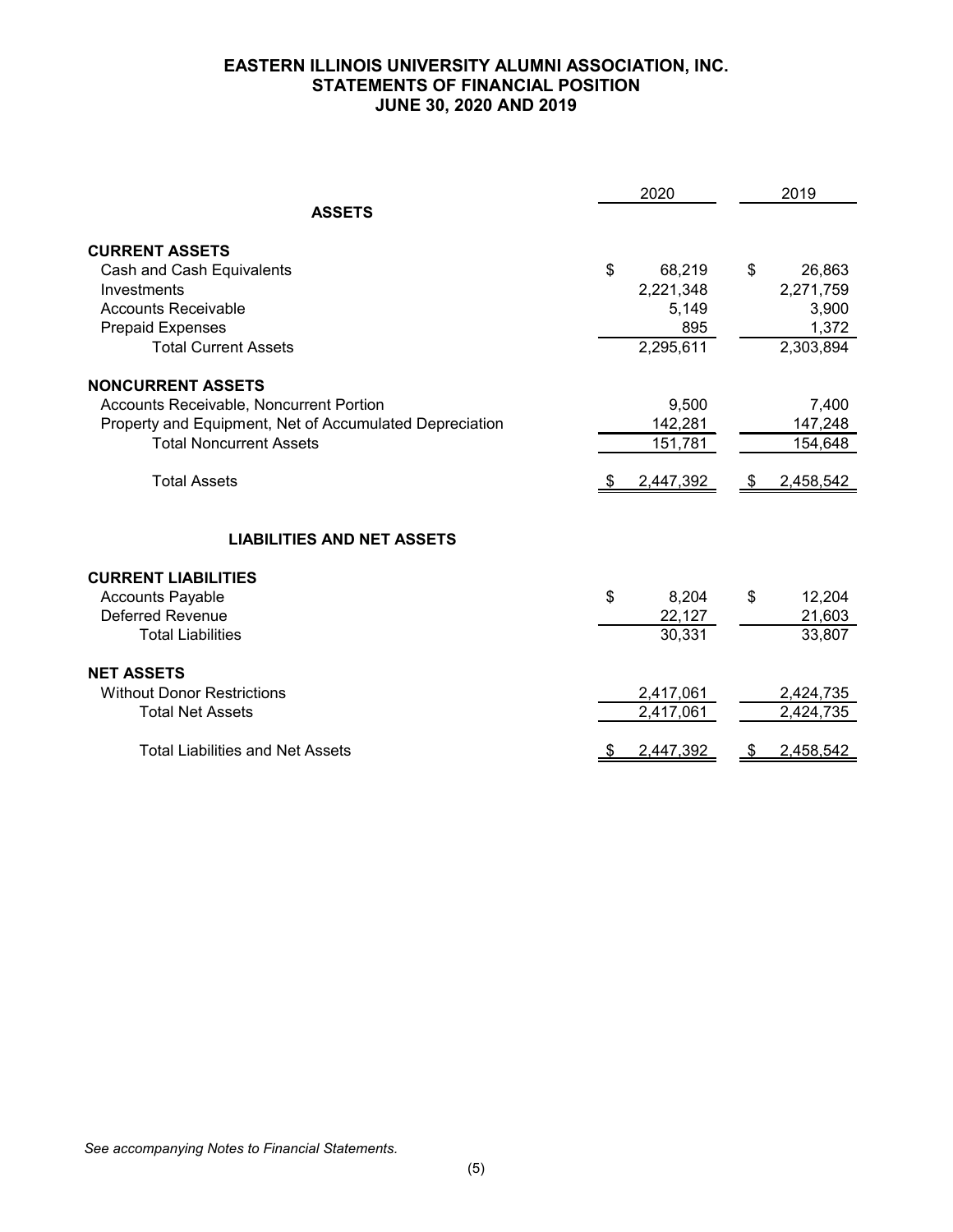### **EASTERN ILLINOIS UNIVERSITY ALUMNI ASSOCIATION, INC. STATEMENTS OF ACTIVITIES YEARS ENDED JUNE 30, 2020 AND 2019**

|                                    |    | <b>Without Donor Restrictions</b> |      |           |  |  |
|------------------------------------|----|-----------------------------------|------|-----------|--|--|
|                                    |    |                                   | 2019 |           |  |  |
| <b>REVENUE, SUPPORT, AND GAINS</b> |    |                                   |      |           |  |  |
| Contributions                      | \$ | 2,118                             | \$   | 2,755     |  |  |
| <b>Membership Dues</b>             |    | 52,775                            |      | 30,272    |  |  |
| Royalties                          |    | 20,000                            |      | 32,000    |  |  |
| Investment Income, Net of Fees     |    | 60,623                            |      | 81,569    |  |  |
| Realized Loss on Investments       |    | (13, 204)                         |      | (8,925)   |  |  |
| Unrealized Gain on Investments     |    | 3,763                             |      | 23,896    |  |  |
| Service Contract With University   |    | 107,692                           |      | 111,030   |  |  |
| <b>Other Operating Income</b>      |    | 2,218                             |      | 1,723     |  |  |
| Total Revenue, Support, and Gains  |    | 235,985                           |      | 274,320   |  |  |
| <b>EXPENSES</b>                    |    |                                   |      |           |  |  |
| <b>Program Services</b>            |    | 183,651                           |      | 181,422   |  |  |
| <b>Management and General</b>      |    | 60,008                            |      | 67,873    |  |  |
| <b>Total Expenses</b>              |    | 243,659                           |      | 249,295   |  |  |
| <b>CHANGE IN NET ASSETS</b>        |    | (7,674)                           |      | 25,025    |  |  |
| Net Assets - Beginning of Year     |    | 2,424,735                         |      | 2,399,710 |  |  |
| <b>NET ASSETS - END OF YEAR</b>    | \$ | 2,417,061                         | S    | 2,424,735 |  |  |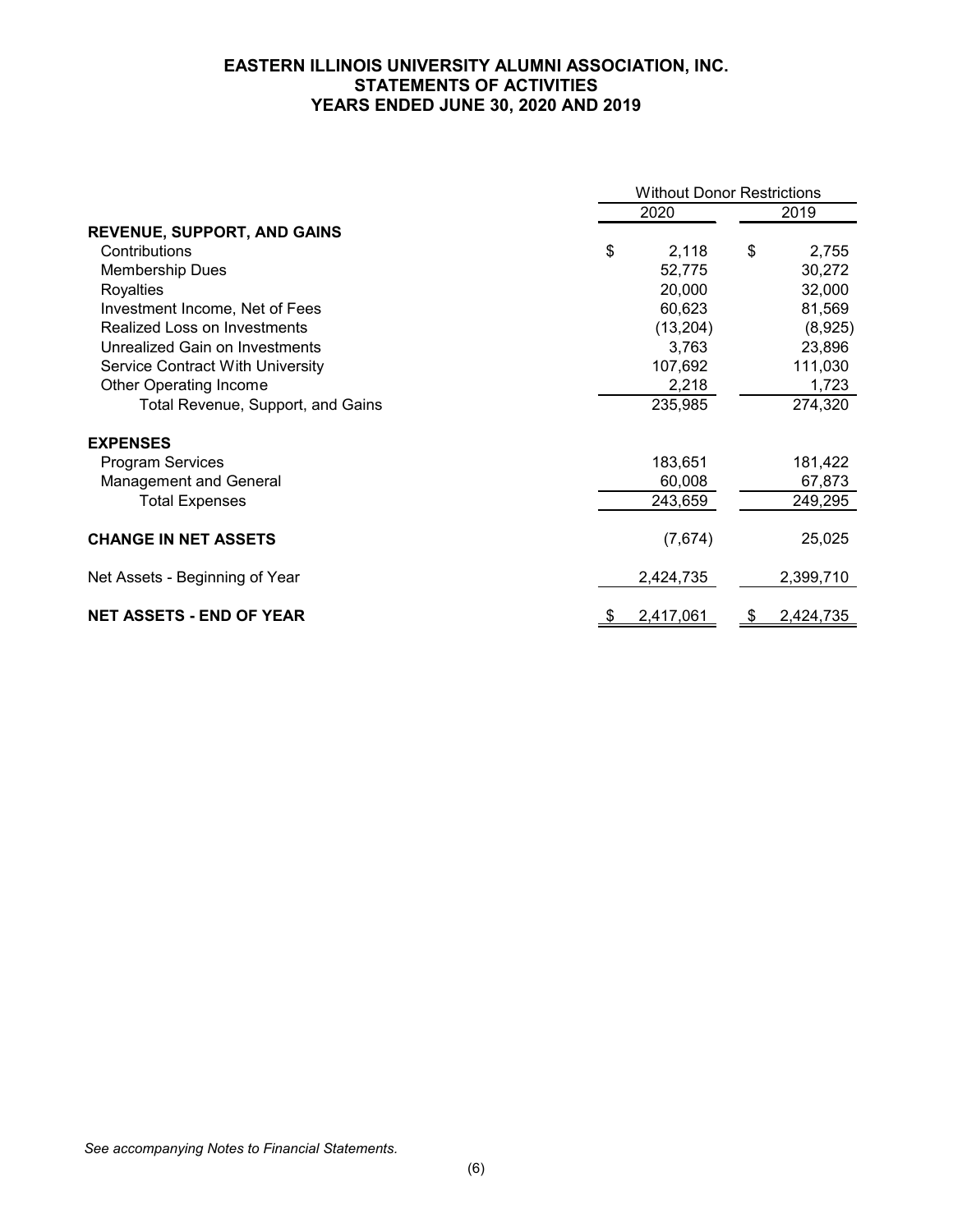### **EASTERN ILLINOIS UNIVERSITY ALUMNI ASSOCIATION, INC. STATEMENT OF FUNCTIONAL EXPENSES YEAR ENDED JUNE 30, 2020**

|                                         | Program<br>Management<br>and General<br><b>Services</b> |         | Total  |    |         |
|-----------------------------------------|---------------------------------------------------------|---------|--------|----|---------|
| <b>Scholarship Awards</b>               | \$                                                      | 5,000   | \$     | \$ | 5,000   |
| Gifts/Grants to the University          |                                                         | 37,520  |        |    | 37,520  |
| <b>Personnel Services</b>               |                                                         | 77,442  | 31,857 |    | 109,299 |
| Printing                                |                                                         | 17,068  | 100    |    | 17,168  |
| Postage, Telephone, and Supplies        |                                                         | 8,069   | 1,210  |    | 9,279   |
| <b>Professional Fees</b>                |                                                         |         | 9,701  |    | 9,701   |
| <b>Meetings and Travel</b>              |                                                         | 30,693  | 8,615  |    | 39,308  |
| Insurance                               |                                                         | 1,629   | 2,824  |    | 4,453   |
| <b>Bank Fees</b>                        |                                                         |         | 763    |    | 763     |
| <b>Building Repairs and Maintenance</b> |                                                         | 1,894   | 4,307  |    | 6,201   |
| Depreciation                            |                                                         | 4,336   | 631    |    | 4,967   |
| <b>Total Expenses by Function</b>       |                                                         | 183,651 | 60,008 |    | 243,659 |
| <b>Functional Expense Percentage</b>    |                                                         | 75.4%   | 24.6%  |    | 100.0%  |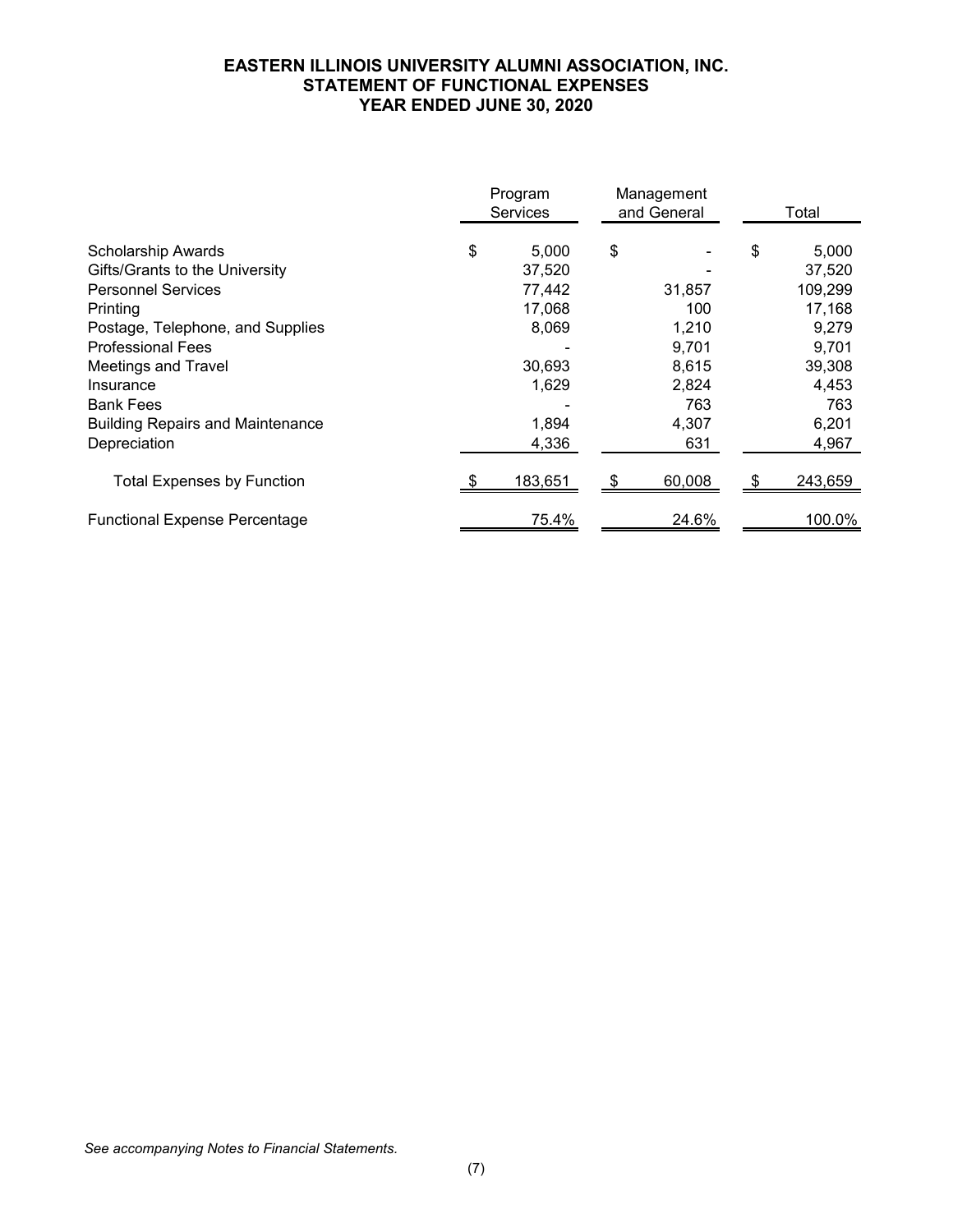### **EASTERN ILLINOIS UNIVERSITY ALUMNI ASSOCIATION, INC. STATEMENT OF FUNCTIONAL EXPENSES YEAR ENDED JUNE 30, 2019**

|                                         |    | Program<br><b>Services</b> | Management<br>and General | Total |         |  |
|-----------------------------------------|----|----------------------------|---------------------------|-------|---------|--|
| <b>Scholarship Awards</b>               | \$ | 5,000                      | \$                        | \$    | 5,000   |  |
| Gifts/Grants to the University          |    | 11,520                     |                           |       | 11,520  |  |
| <b>Personnel Services</b>               |    | 80,745                     | 31,788                    |       | 112,533 |  |
| Printing                                |    | 15,741                     | 152                       |       | 15,893  |  |
| Postage, Telephone, and Supplies        |    | 12,487                     | 700                       |       | 13,187  |  |
| <b>Professional Fees</b>                |    |                            | 12,196                    |       | 12,196  |  |
| <b>Meetings and Travel</b>              |    | 33,212                     | 13,320                    |       | 46,532  |  |
| Insurance                               |    | 1,641                      | 2,809                     |       | 4,450   |  |
| <b>Bank Fees</b>                        |    |                            | 1,014                     |       | 1,014   |  |
| <b>Building Repairs and Maintenance</b> |    | 16,727                     | 5,276                     |       | 22,003  |  |
| Depreciation                            |    | 4,349                      | 618                       |       | 4,967   |  |
| <b>Total Expenses by Function</b>       |    | 181,422                    | 67,873                    |       | 249,295 |  |
| <b>Functional Expense Percentage</b>    |    | 72.8%                      | 27.2%                     |       | 100.0%  |  |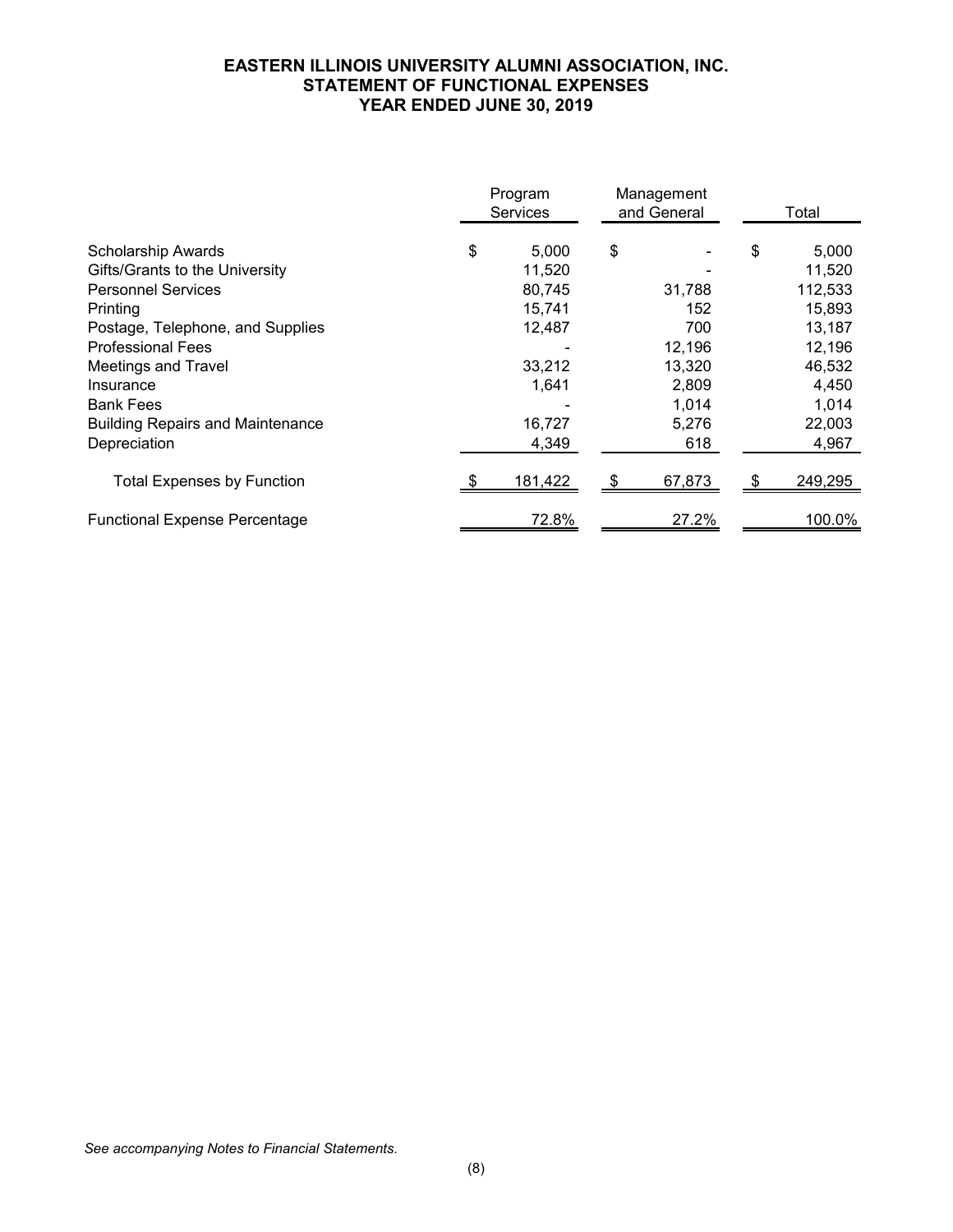### **EASTERN ILLINOIS UNIVERSITY ALUMNI ASSOCIATION, INC. STATEMENTS OF CASH FLOWS YEARS ENDED JUNE 30, 2020 AND 2019**

|                                                                                           |                         | 2020        |               | 2019       |
|-------------------------------------------------------------------------------------------|-------------------------|-------------|---------------|------------|
| <b>CASH FLOWS FROM OPERATING ACTIVITIES</b>                                               |                         |             |               |            |
| <b>Membership Dues</b>                                                                    | \$                      | 49,950      | \$            | 51,425     |
| Gifts                                                                                     |                         | 2,118       |               | 2,755      |
| Royalties                                                                                 |                         | 20,000      |               | 32,000     |
| <b>Other Receipts</b>                                                                     |                         | 2,218       |               | 1,723      |
| Payments of Scholarships and Grants/Awards to Others                                      |                         | (42, 520)   |               | (16, 520)  |
| Payments to Supplies and Vendors                                                          |                         | (92,003)    |               | (108, 563) |
| Net Cash Used by Operating Activities                                                     |                         | (60, 237)   |               | (37, 180)  |
| <b>CASH FLOWS FROM INVESTING ACTIVITIES</b>                                               |                         |             |               |            |
| Interest on Investments                                                                   |                         | 60,623      |               | 81,569     |
| Proceeds from Investments Sold                                                            |                         | 1,121,537   |               | 338,700    |
| Purchase of Investments                                                                   |                         | (1,080,567) |               | (420, 458) |
| Net Cash Provided (Used) by Investing Activities                                          |                         | 101,593     |               | (189)      |
| NET CHANGE IN CASH AND CASH EQUIVALENTS                                                   |                         | 41,356      |               | (37, 369)  |
| Cash and Cash Equivalents - Beginning of Year                                             |                         | 26,863      |               | 64,232     |
| <b>CASH AND CASH EQUIVALENTS - END OF YEAR</b>                                            | \$                      | 68,219      | \$            | 26,863     |
| RECONCILIATION OF CHANGE IN NET ASSETS TO NET CASH<br><b>USED BY OPERATING ACTIVITIES</b> |                         |             |               |            |
| Change in Net Assets                                                                      | \$                      | (7,674)     | \$            | 25,025     |
| Adjustments to Reconcile Change in Net Assets to Net Cash                                 |                         |             |               |            |
| Used by Operating Activities:                                                             |                         |             |               |            |
| Depreciation                                                                              |                         | 4,967       |               | 4,967      |
| Realized Loss on Sale of Investments                                                      |                         | 13,204      |               | 8,925      |
| Unrealized Gain on Sale of Investments                                                    |                         | (3,763)     |               | (23, 896)  |
| Investment Income, Net of Fees                                                            |                         | (60, 623)   |               | (81, 569)  |
| Change in Assets and Liabilities:                                                         |                         |             |               |            |
| <b>Accounts Receivable</b>                                                                |                         | (3,349)     |               | (300)      |
| <b>Prepaid Expenses</b>                                                                   |                         | 477         |               | 1,733      |
| <b>Accounts Payable</b>                                                                   |                         | (4,000)     |               | 6,482      |
| <b>Deferred Revenue</b>                                                                   |                         | 524         |               | 21,453     |
| Net Cash Used by Operating Activities                                                     | $\sqrt[6]{\frac{1}{2}}$ | (60, 237)   | $\frac{1}{2}$ | (37, 180)  |

*See accompanying Notes to Financial Statements.*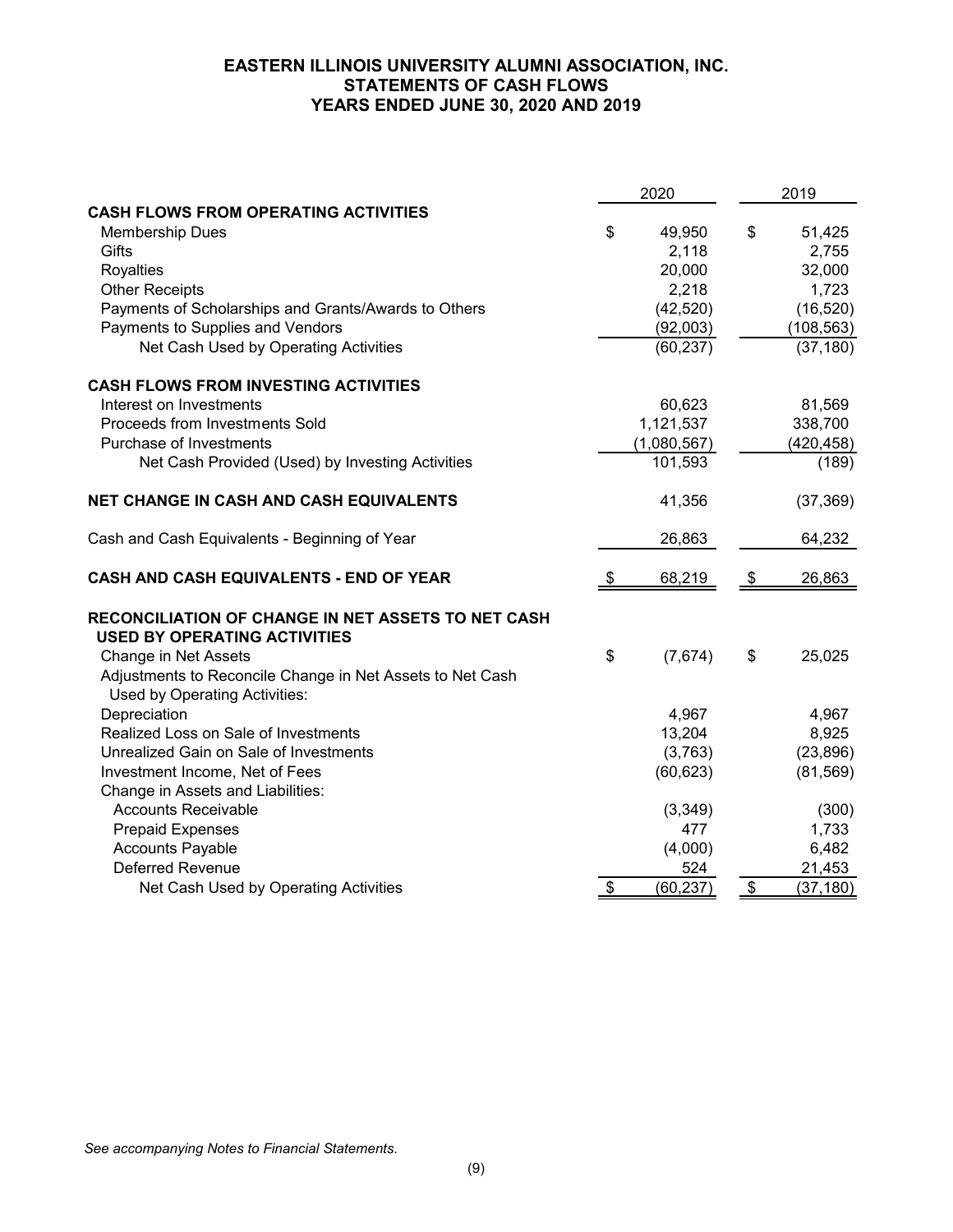# **NOTE 1 SUMMARY OF SIGNIFICANT ACCOUNTING POLICIES**

### **Nature of Activities**

The Eastern Illinois University Alumni Association, Inc. (the Association), located in Charleston, Illinois, was incorporated under the laws of the State of Illinois as a nonprofit organization. The primary function of the Association is to support and foster the overall mission of the University by inspiring the loyalty and commitment of all alumni. The Association is supported primarily through membership dues, royalty income, and the service contract with Eastern Illinois University.

# **Financial Reporting Entity**

The Association is a component unit of Eastern Illinois University, and the Association's financial statements are also included as part of Eastern Illinois University's financial statements and the State of Illinois Comprehensive Annual Financial Report.

### **Basis of Presentation**

The financial statement presentation follows Financial Accounting Standards Board (FASB) Accounting Standards Codification (ASC) 958 *Not-for-Profit Entities*. Under FASB ASC 958, the Association is required to report information regarding its financial position and activities according to two classes of net assets: without donor restrictions and with donor restrictions. Net assets with donor restrictions can be temporary in nature, which includes contributed net assets for which donor-imposed time and/or purpose restrictions have not been met. Other donor-imposed restrictions are permanent in nature, which includes contributed net assets which require, by donor restriction, that the corpus be invested in perpetuity and only the income be made available for program operations in accordance with donor restrictions. For the years ended June 30, 2020 and 2019, no net assets with donor restrictions existed.

# **Use of Estimates**

The preparation of financial statements in conformity with accounting principles generally accepted in the United States of America requires management to make estimates and assumptions that affect certain reported amounts and disclosures. Accordingly, actual results could differ from those estimates.

### **Cash and Cash Equivalents**

For purposes of the statements of cash flows, the Association considers all highly liquid investments (including restricted assets) with a maturity of three months or less when purchased to be cash equivalents.

### **Investments**

Investments are comprised of mutual funds. Unrealized gains and losses are included in the change in net assets.

The Association follows FASB ASC 820-10 *Fair Value Measurements*, which provides a framework for measuring fair value under accounting principles generally accepted in the United States of America. FASB ASC 820-10 defines fair value as the exchange price that would be received for an asset or paid to transfer a liability in an orderly transaction between market participants on the measurement date.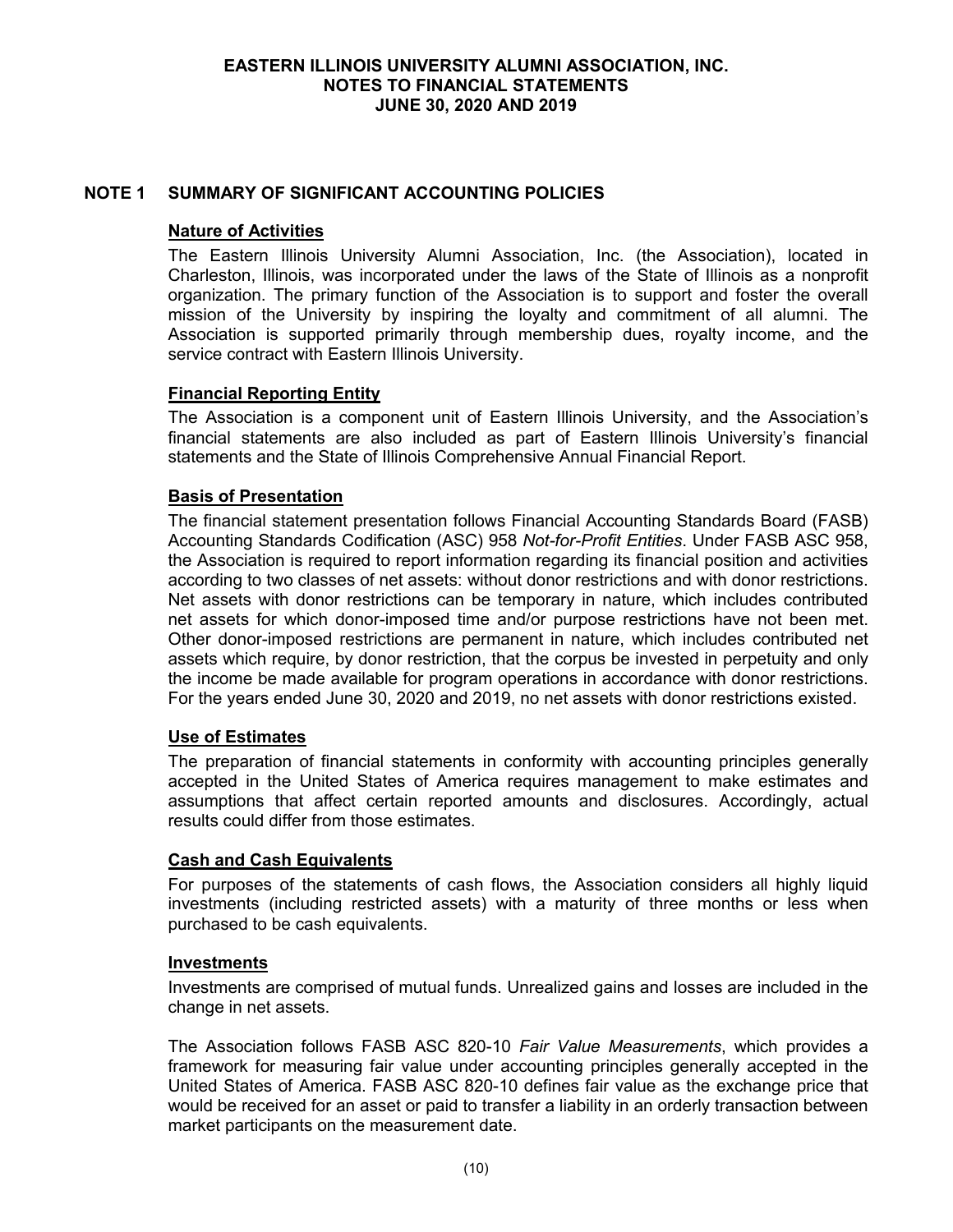### **Investments (Continued)**

FASB ASC 820-10 requires that valuation techniques maximize the use of observable inputs and minimize the use of unobservable inputs. FASB ASC 820-10 also establishes a fair value hierarchy, which prioritizes the valuation inputs into three broad levels as described below.

*Level 1* – Inputs to the valuation methodology derived from unadjusted quoted prices for identical assets or liabilities in active markets.

*Level 2* – Other observable inputs including quoted prices for similar assets or liabilities in active or inactive markets, and inputs that are principally derived from or corroborated by observable market data by correlation or other means.

*Level 3* – Inputs to the valuation methodology which are unobservable and significant to the fair value measurements. These inputs are only used when Level 1 or Level 2 inputs are not available.

# **Accounts Receivable**

The Association records uncollateralized amounts owed on installment membership as receivables. They have adjusted these receivables for all known uncollectible accounts and no allowance for bad debts is considered necessary at June 30, 2020 and 2019.

# **Revenue Recognition**

Revenue from contracts with customers is recognized when the services are performed in an amount that reflects the consideration expected to be entitled in exchange for these services.

The timing of revenue recognition, billings, and cash collections can result in receivables, contract assets, and contract liabilities. Accounts receivable are recorded when the right to consideration becomes unconditional and are presented separately in the statements of financial position. The Association does not have significant contract assets as of June 30, 2020 and 2019. Contract liabilities, which relate to amounts that are received as of June 30, 2020 and 2019 prior to a portion of the membership period, were \$22,127 and \$21,603, respectively, and are included in deferred revenue on the statements of financial position.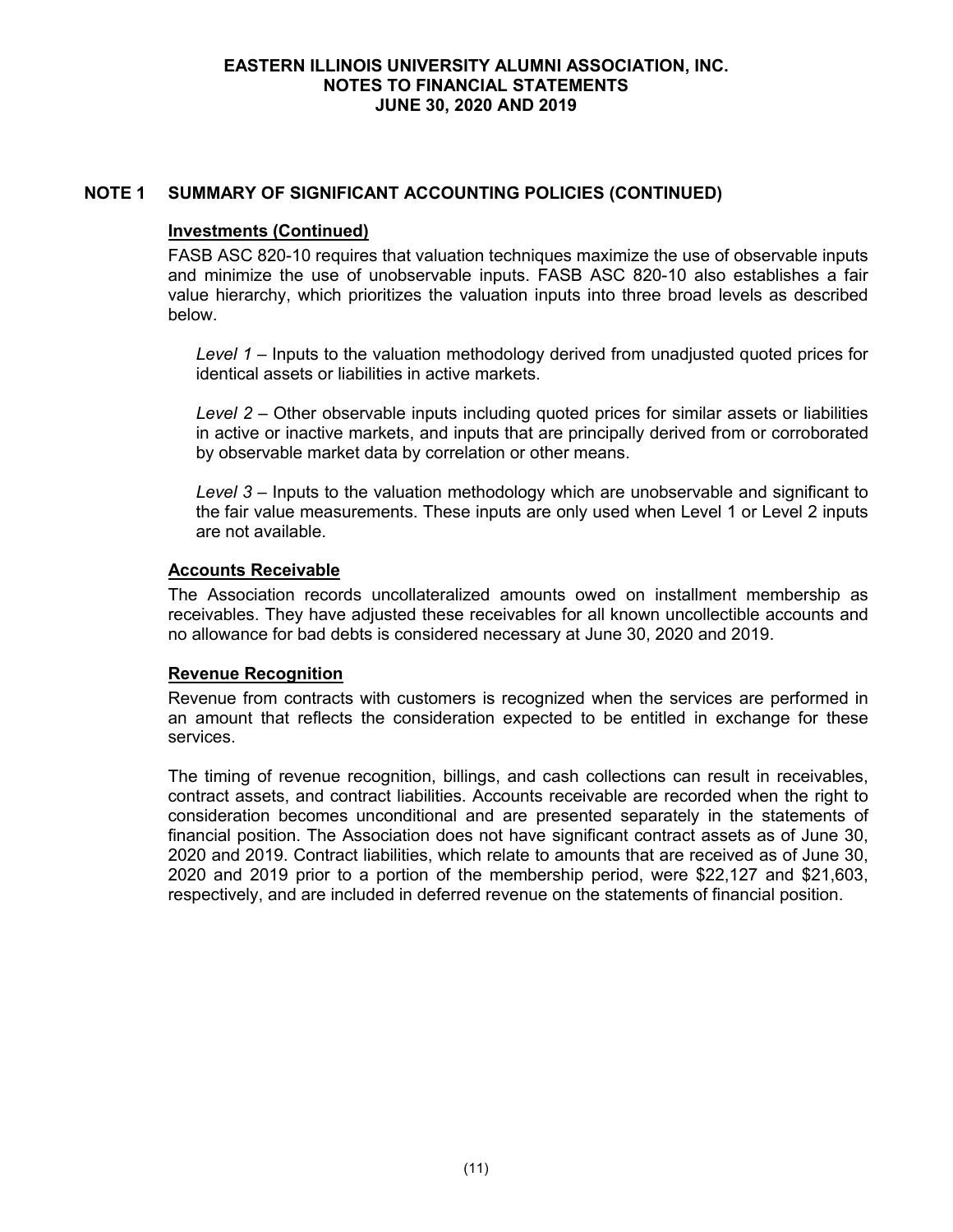### **Revenue Recognition (Continued)**

The following table represents the Association's significant revenue streams disaggregated according to the timing of the transfer of services by source for the years ending June 30:

|                                                                                             | 2020 |                   |    | 2019              |
|---------------------------------------------------------------------------------------------|------|-------------------|----|-------------------|
| Revenue Recognized at a Point in Time:<br>Contributions<br>Royalties                        | \$   | 2.118<br>20,000   | \$ | 2,755<br>32,000   |
| Total                                                                                       |      | 22,118            |    | 34,755            |
| Revenue Recognized Over Time:<br><b>Membership Dues</b><br>Service Contract with University | \$   | 52,775<br>107,692 | S  | 30,272<br>111,030 |
| Total                                                                                       |      | 160,467           |    | 141,302           |

### *Contributions*

Contributions received are recognized as net assets without or with donor restrictions, depending on the absence or existence and nature of any donor-imposed restrictions.

### *Royalties*

The Association receives royalty revenue annually based on an annual contract that allows USI Affinity to use the Association's name in promoting it to the Association members. The revenue amount is based on competition and is a constantly-changing environment and is recorded when received.

### *Service Contract with University*

The Association has an agreement with Eastern Illinois University to coordinate the University's alumni activities. The University provides the Association with in-kind services in an amount not to exceed the Association's cost of coordinating these activities.

# *Membership Dues*

Membership revenue is recognized during the time when the membership term falls. The remaining membership revenue is deferred and then recognized in the fiscal year for which that period of the membership term falls.

### **Income Taxes**

The Association is a nonprofit corporation and is exempt from income taxes under Section 501(c)3 of the Internal Revenue Code and has been determined not to be a private foundation.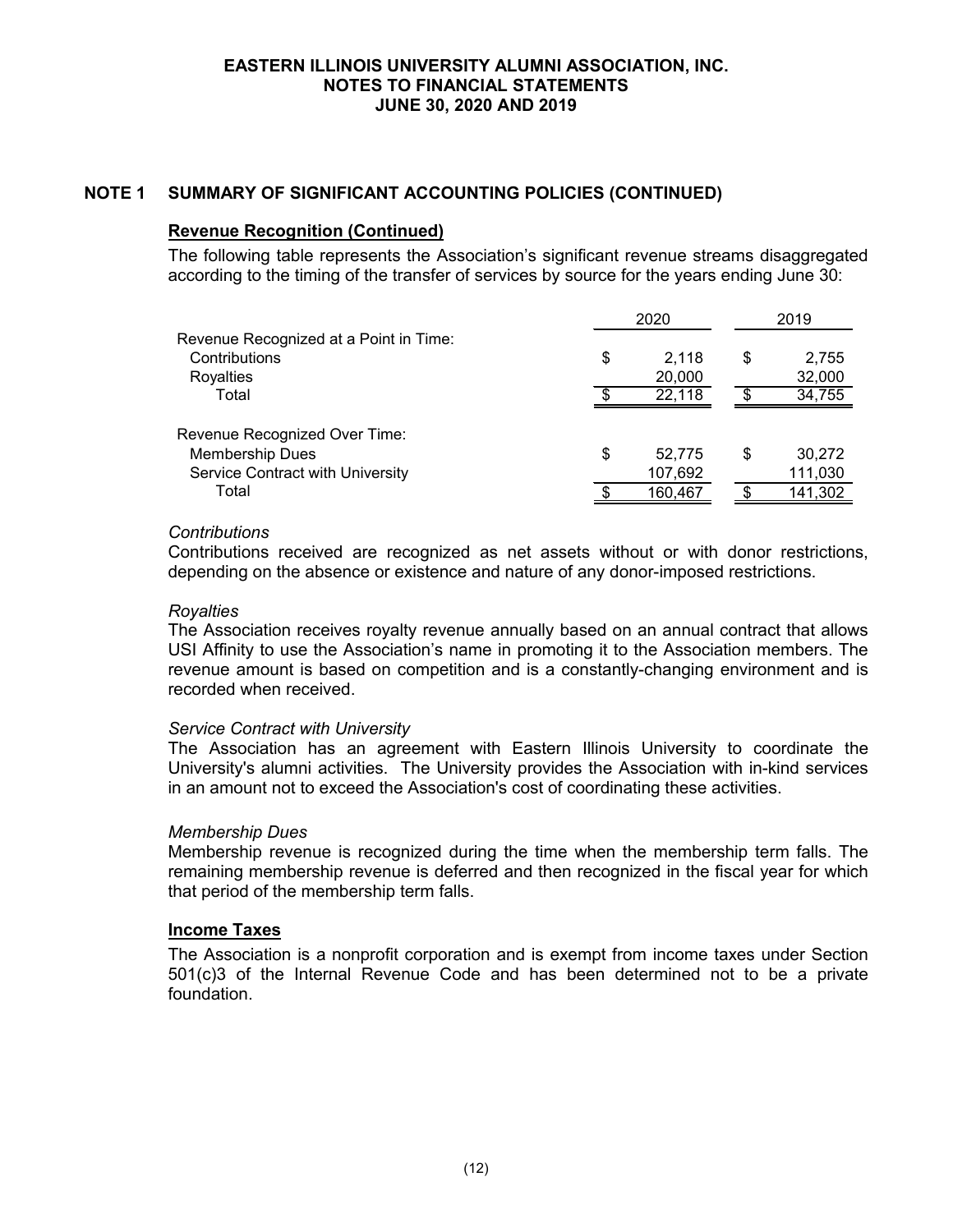# **Accounting for Uncertain Tax Positions**

The Association accounts for uncertainty in income taxes in accordance with FASB ASC 740-10 *Accounting for Uncertainty in Income Taxes*. FASB ASC 740-10 provides guidance for the financial statement recognition, measurement and disclosure of tax positions when it is more likely than not that the positions will be sustained upon examination of tax authorities.

The Association files informational returns in the U.S. federal jurisdiction and the state of Illinois. The Association's federal and state informational returns are subject to possible examination by the regulatory authorities until the related statutes of limitations on those information returns have expired. In general, both the federal informational return and state informational return have three year statutes of limitations. The Association is not currently subject to an examination of the Association's informational returns by these regulatory authorities. As of June 30, 2020, the Association has no unrecognized tax benefits.

# **Property and Equipment**

Property and equipment are recorded at cost at the date of acquisition, or fair value at the date of donation in the case of gifts. For equipment, the Association's capitalization policy includes all items with a unit cost of \$500 or more and for land, buildings and improvements their capitalization policy is \$5,000 or more. Renovations to buildings and equipment that significantly increase the value or extend the useful life of the asset are capitalized. Routine repairs and maintenance are charged to operating expense in the year in which the expense was incurred. Depreciation is computed using the straight-line method over the estimated useful lives of the assets, generally 50 years for buildings, 15 to 25 years for land improvements and building improvements, and 4 to 7 years for equipment.

# **Impairment of Long-Lived Assets**

The Association reviews long-lived assets for impairment whenever events or changes in circumstances indicate the carrying amount of an asset may not be recoverable. Recoverability of assets to be held and used is measured by a comparison of the carrying amount of an asset to future undiscounted net cash flows expected to be generated by the asset. If such assets are considered to be impaired, the impairment to be recognized is measured by the amount by which the carrying amount of the assets exceeds the fair value of the assets. Assets to be disposed of are reported at the lower of carrying amount or fair value less costs to sell.

# **Functional Expense Allocation**

The financial statements report certain categories of expenses that are attributable to program or supporting functions of the Association. The Association uses a percentage of time spent on the direct conduct or supervision of programs that fulfill the Association's mission compared to the time spent on administrative duties to allocate salaries. Depreciation and insurance expenses are allocated based on the percentage of the employee's time spent on the direct conduct or supervision of program services. All other program and supporting service allocations are determined by management on an equitable basis.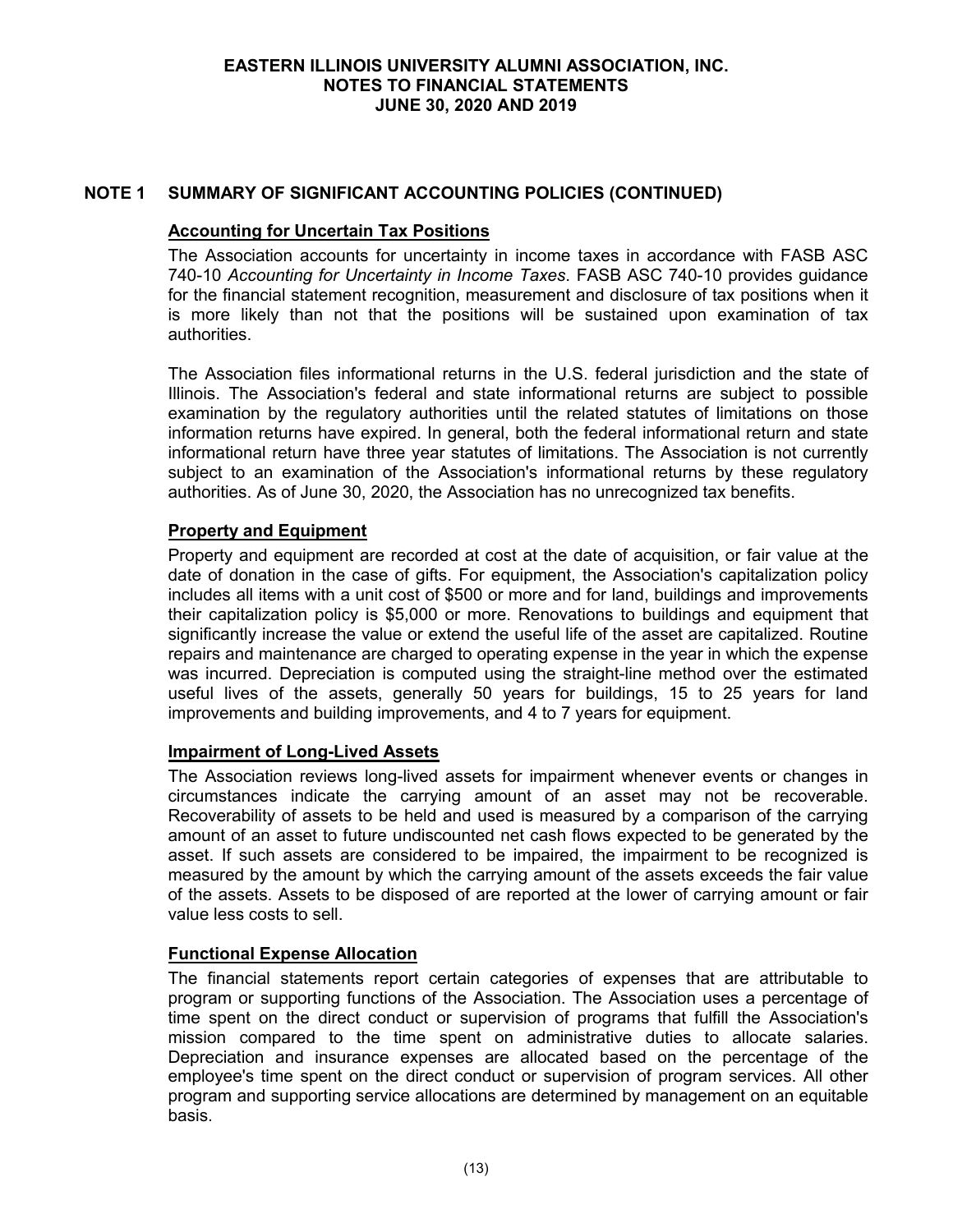#### **Subsequent Events**

Management has considered subsequent events occurring through October 13, 2020 which is the date these financial statements were available to be issued. Management believes no such events require any additional disclosures.

### **NOTE 2 CONCENTRATION OF CREDIT RISK**

At June 30, 2020 and 2019, the carrying amount of the Association's cash deposits was \$68,219 and \$26,863, respectively. The cash deposits are held with the Eastern Illinois University, with the majority of the cash balances being held with The Illinois Funds. Investments in The Illinois Funds, a money market pool created by the Illinois State Legislature under the control of the Illinois State Treasurer, is reported at \$1 per share value, which equals the Association's fair value of the pool.

### **NOTE 3 INVESTMENTS**

The Association's board of director's takes oversight of the Association's investment policy. Investments shown below were measured at fair value as described in Note 1. The policy is structured to provide guidance to external managers as they strive to meet the Association's goals. They seek to limit the overall level of risk commensurate with the chosen policy asset allocation. The Association has no legal or contractual restrictions on the type of investments they purchase. On the statements of activities, investment income is netted with investment fees.

|                            | Cost |           | Fair Value |           | Level 1         |
|----------------------------|------|-----------|------------|-----------|-----------------|
| June 30, 2020              |      |           |            |           |                 |
| <b>Equity Mutual Funds</b> | \$   | 1,158,928 | \$         | 1,234,811 | \$<br>1,234,811 |
| <b>Bond Mutual Funds</b>   |      | 971,467   |            | 986,537   | 986,537         |
| Total Investments          |      | 2,130,395 |            | 2,221,348 | 2,221,348       |
|                            |      |           |            |           |                 |
| June 30, 2019              |      |           |            |           |                 |
| <b>Equity Mutual Funds</b> | \$   | 1,151,904 | \$         | 1,228,171 | \$<br>1,228,171 |
| <b>Bond Mutual Funds</b>   |      | 1,045,284 |            | 1,043,588 | 1,043,588       |
| Total Investments          |      | 2,197,188 |            | 2,271,759 | 2,271,759       |

The following schedule summarized the investment return and its classification in the statements of activities for the years ended June 30, 2020 and 2019:

|                         | <b>Without Donor Restrictions</b> |          |  |          |  |  |  |
|-------------------------|-----------------------------------|----------|--|----------|--|--|--|
|                         |                                   | 2020     |  | 2019     |  |  |  |
| Investment Income       |                                   | 72.722   |  | 93.611   |  |  |  |
| Investment Fees         |                                   | (12,099) |  | (12,042) |  |  |  |
| <b>Realized Losses</b>  |                                   | (13,204) |  | (8,925)  |  |  |  |
| Unrealized Gains        |                                   | 3,763    |  | 23,896   |  |  |  |
| Total Investment Return |                                   | 51.182   |  | 96.540   |  |  |  |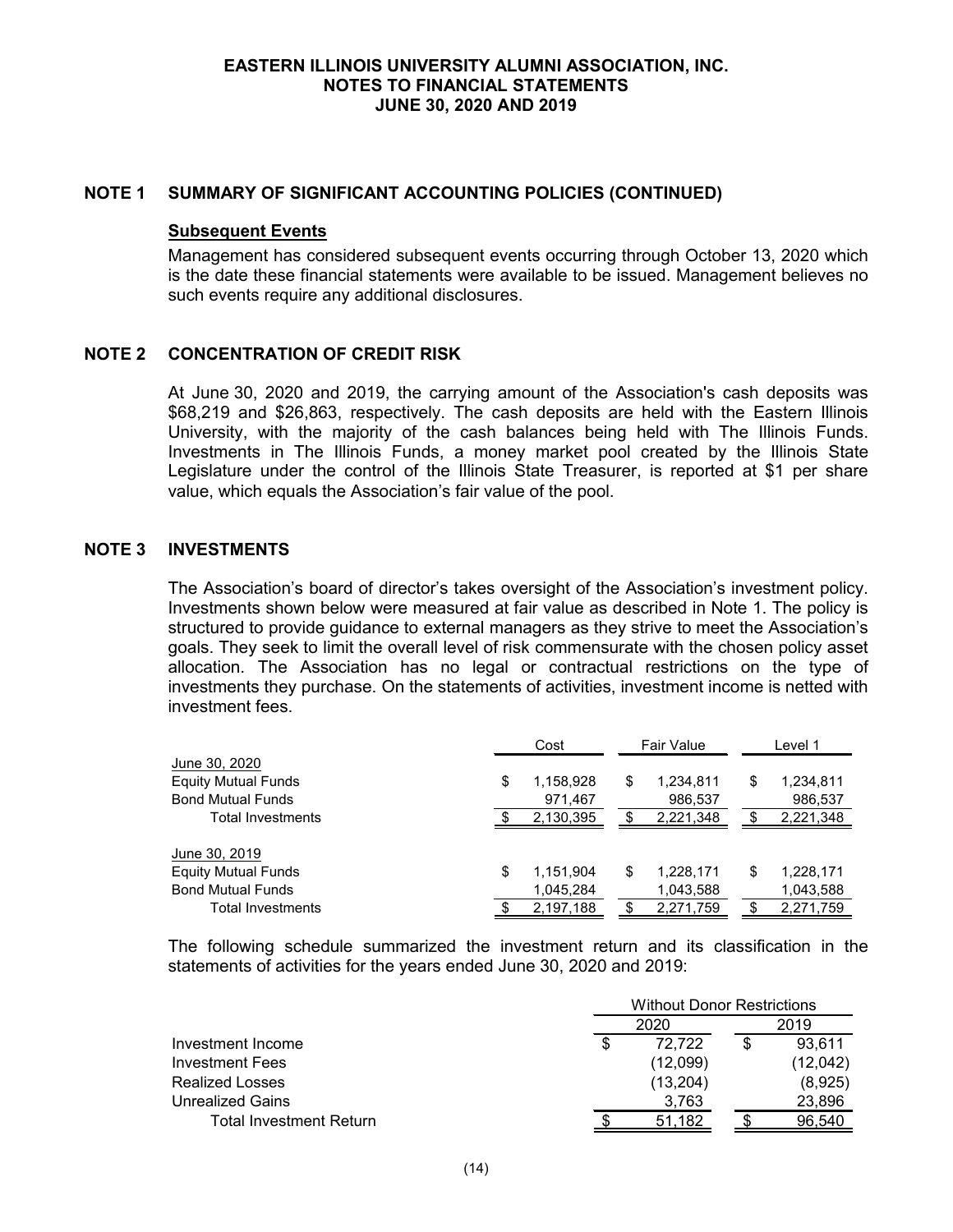### **NOTE 4 LIQUIDITY**

The Association had \$2,296,716 and \$2,302,522 of financial assets available within one year of the balance sheet as of June 30, 2020 and 2019. None of the financial assets are subject to donor or other contractual restrictions that make them unavailable for general expenditure within one year of the balance sheet date. The Association invests cash in excess of daily requirements in various short-term investments.

The Association's financial assets available within one year of the balance sheet date for general expenditure are as follows:

|                                      | 2020      | 2019      |
|--------------------------------------|-----------|-----------|
| Cash and Cash Equivalents            | 68.219    | 26,863    |
| Accounts Receivable, Current Portion | 5.149     | 3.900     |
| <b>Short-Term Investments</b>        | 2.221.348 | 2.271.759 |
| Гоtal                                | 294.7     | 2.302.522 |

### **NOTE 5 PROPERTY AND EQUIPMENT**

Property and equipment at June 30, 2020 was as follows:

|                                                       | Beginning<br>of Year<br>Additions |         | Disposals | End<br>of Year |       |    |         |
|-------------------------------------------------------|-----------------------------------|---------|-----------|----------------|-------|----|---------|
| June 30, 2020                                         |                                   |         |           |                |       |    |         |
| Property and Equipment Not Being Depreciated:<br>Land | \$                                | 33,357  | \$        |                | \$    | \$ | 33,357  |
| Other Depreciable Propety and Equipment:              |                                   |         |           |                |       |    |         |
| <b>Buildings and Improvements</b>                     |                                   | 244,492 |           |                |       |    | 244,492 |
| Equipment                                             |                                   | 6,748   |           |                | 6,748 |    |         |
| <b>Total Propety and Equipment Being</b>              |                                   |         |           |                |       |    |         |
| Depreciated                                           |                                   | 251,240 |           |                | 6,748 |    | 244,492 |
| Less: Accumulated Depreciation for:                   |                                   |         |           |                |       |    |         |
| Buildings and Improvements                            |                                   | 130,601 |           | 4,967          |       |    | 135,568 |
| Equipment                                             |                                   | 6,748   |           |                | 6,748 |    |         |
| <b>Total Accumulated Depreciation</b>                 |                                   | 137,349 |           | 4,967          | 6,748 |    | 135,568 |
| Property and Equipment Being                          |                                   |         |           |                |       |    |         |
| Depreciated, Net                                      |                                   | 113,891 |           | (4,967)        |       |    | 108,924 |
| Total Property and Equipment, Net                     |                                   | 147,248 | S         | (4,967)        | \$    |    | 142,281 |

Depreciation expense for the year ended June 30, 2020 was \$4,967.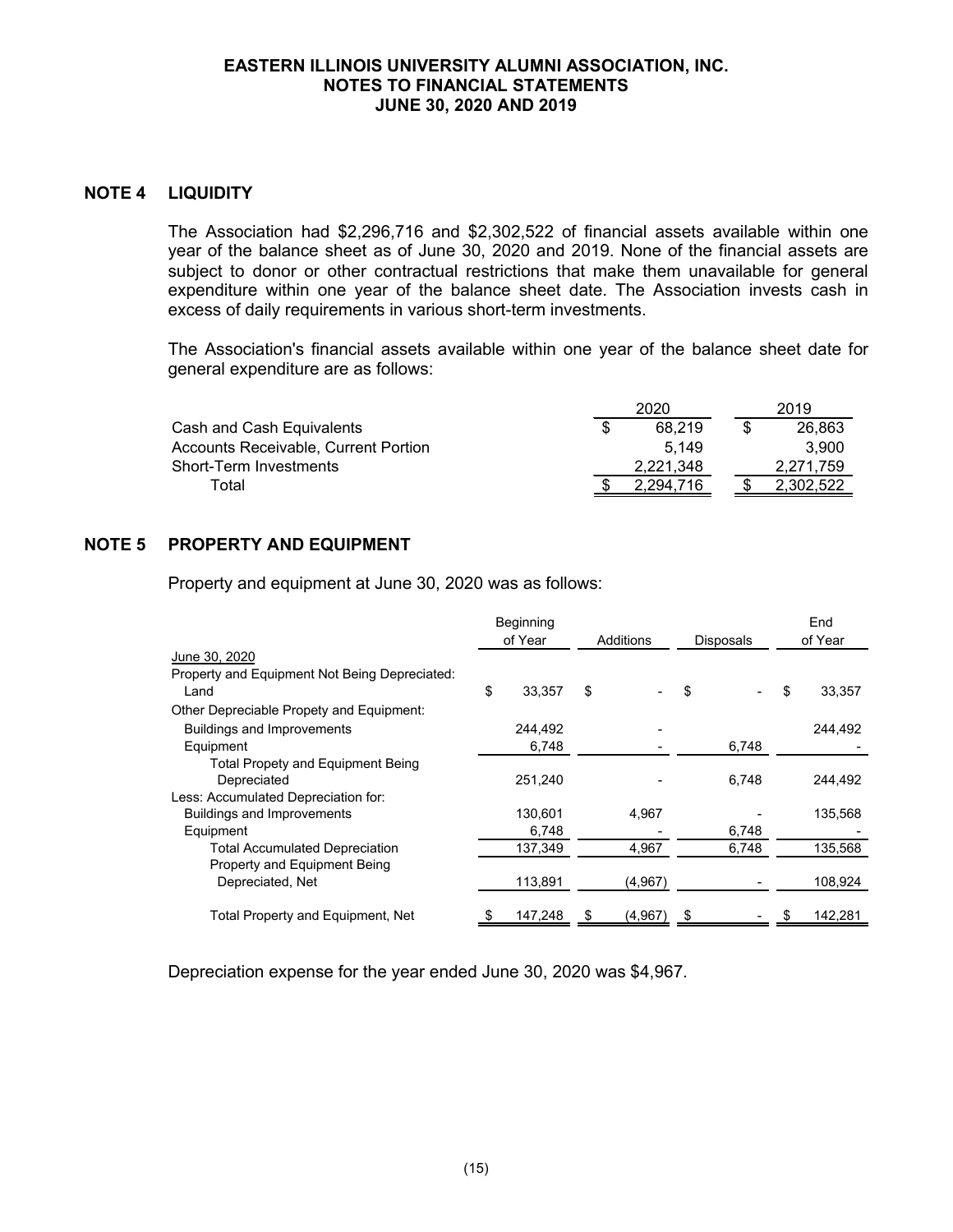# **NOTE 5 PROPERTY AND EQUIPMENT (CONTINUED)**

Property and equipment at June 30, 2019 was as follows:

|                                               | Beginning |         |           |         | End              |         |         |
|-----------------------------------------------|-----------|---------|-----------|---------|------------------|---------|---------|
|                                               |           | of Year | Additions |         | <b>Disposals</b> | of Year |         |
| June 30, 2019                                 |           |         |           |         |                  |         |         |
| Property and Equipment Not Being Depreciated: |           |         |           |         |                  |         |         |
| Land                                          | \$        | 33,357  | \$        |         | \$               | \$      | 33,357  |
| Other Depreciable Propety and Equipment:      |           |         |           |         |                  |         |         |
| <b>Buildings and Improvements</b>             |           | 244.492 |           |         |                  |         | 244,492 |
| Equipment                                     |           | 6,748   |           |         |                  |         | 6,748   |
| <b>Total Propety and Equipment Being</b>      |           |         |           |         |                  |         |         |
| Depreciated                                   |           | 251.240 |           |         |                  |         | 251,240 |
| Less: Accumulated Depreciation for:           |           |         |           |         |                  |         |         |
| <b>Buildings and Improvements</b>             |           | 125,634 |           | 4,967   |                  |         | 130,601 |
| Equipment                                     |           | 6,748   |           |         |                  |         | 6,748   |
| <b>Total Accumulated Depreciation</b>         |           | 132,382 |           | 4,967   |                  |         | 137,349 |
| Property and Equipment Being                  |           |         |           |         |                  |         |         |
| Depreciated, Net                              |           | 118,858 |           | (4,967) |                  |         | 113,891 |
| Total Property and Equipment, Net             |           | 152,215 |           | (4,967) |                  |         | 147,248 |

Depreciation expense for the year ended June 30, 2019 was \$4,967.

# **NOTE 6 SIGNIFICANT TRANSACTIONS WITH THE PRIMARY GOVERNMENT**

During the years ended June 30, 2020 and 2019, the Association had an agreement with Eastern Illinois University to coordinate the University's alumni activities. The University agreed to provide the Association with money or in-kind services in an amount not to exceed the Association's cost of coordinating these activities. The Association has also agreed to pay the University for all facilities, services, and resources used. The payment is to be either in the form of money or its equivalent in services or resources.

In fulfilling its fiscal years 2020 and 2019 contracts with the University, the Association incurred \$135,967 and \$138,265, respectively, in total paid expenses, which include gifts/grants without donor restrictions of \$42,520 and \$16,520 respectively, paid to the University. In addition, the University provided in-kind support in the form of personnel and office space valued at \$107,692 and \$111,030 for the years ended June 30, 2020 and 2019, respectively. This information is shown as revenue under the caption of "Service Contract with the University", and expenses are allocated between "Program Service" and Management and General" caption on the statements of activities. In addition, the Association provided the use of its facilities at no charge to the University for both years. The value of the facilities were \$52,729 and \$52,283 for the years ended June 30, 2020 and 2019, respectively. The value of the facilities are not reflected in the financial statements.